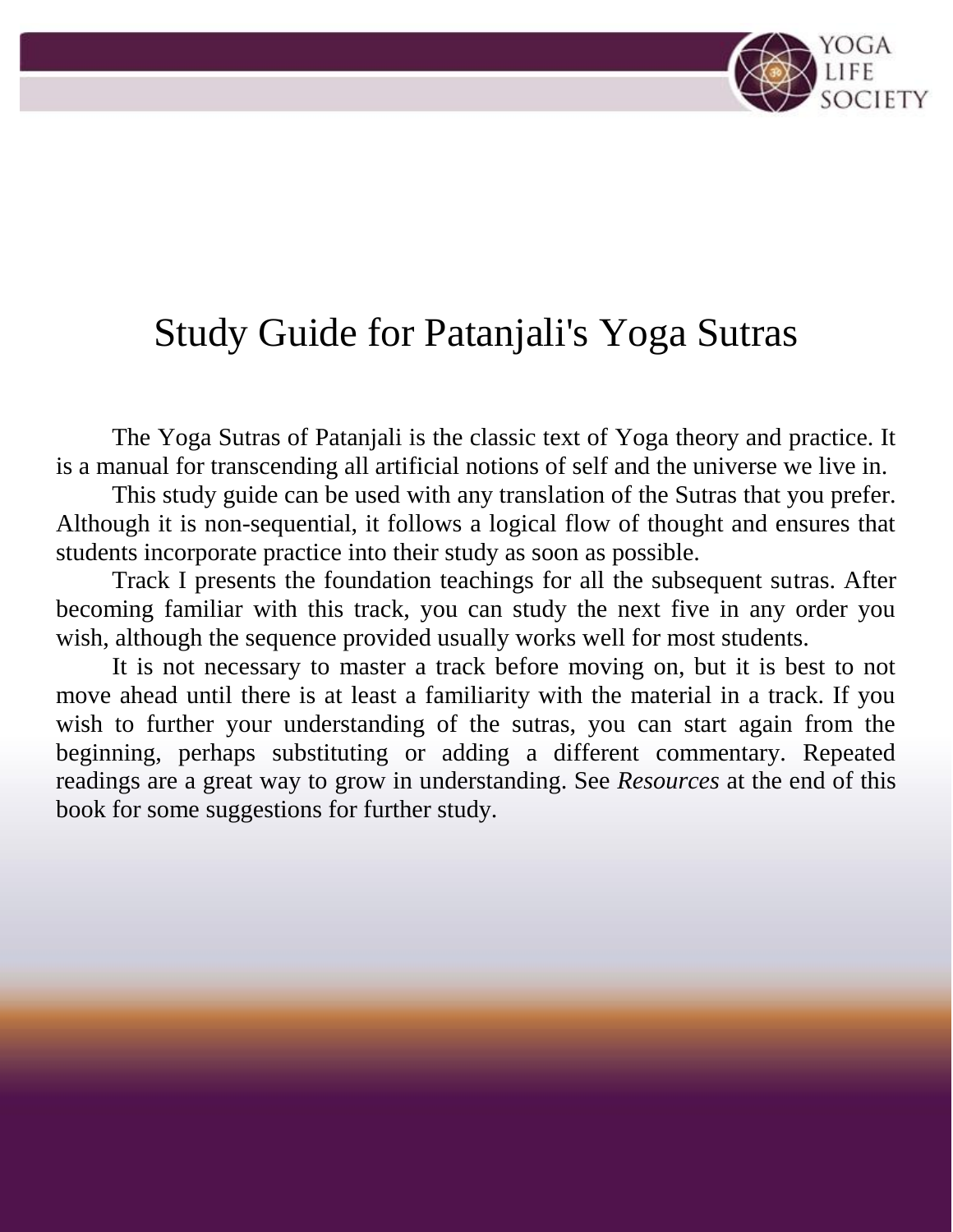#### *Track I: The Foundation*

This track lays the foundation of Raja Yoga theory and engages the student in practice as soon as possible.

The two pillars that support all of the theories and practices of Raja Yoga are presented in this track: the first sixteen sutras of Pada One and the eight limbs of Raja Yoga that are the major topic of Pada Two.

## *Sutras 1.1–1.16*

Introduction to the basic philosophy; practice and nonattachment are introduced.

# *Sutras 3.1–3.3*

These sutras, which introduce meditation, are included at this point in order to facilitate and encourage the practice of meditation.

## *Sutras 1.30–1.41*

These sutras cover the obstacles encountered in meditation and offer several possible objects of meditation to choose from; therefore the group nicely follows the sutras listed above. This group of sutras ends with our first exposure to a definition of samadhi, the superconscious state.

## *Sutras 2.28–2.45*

The eight limbs are introduced. They reflect the central teachings and practices of Raja Yoga. In fact, many people know Sri Patanjali's work as *Ashtanga Yoga*, the eight-limbed Yoga. These eight limbs bring together the principles of nirodha, discriminative discernment, nonattachment, moral and ethical precepts, and the physical facets of Yoga—asana (posture) and pranayama (breath control).

The sutras of this group focus on the first two limbs: the moral and ethical precepts of Yoga, known as yama and niyama.

# *Sutras 2.46–2.55*

We continue the exploration of the limbs of Yoga with asana, pranayama, and pratyahara (sense withdrawal). Their practice and benefits are introduced.

# *Sutras 2.1–2.12, 2.14–2.17, 2.24–2.26, and 2.28.*

Since Track 1 emphasizes regularity in Yoga practice, it is important to become familiar with the obstacles that will be encountered and the method for their removal.

We are introduced to karma (the law of cause and effect) in sutra 2.14, and in sutra 2.26 we find the first sutra on viveka, discriminative discernment.

Sutra 2.26 and 2.28 bring us full circle back to the eight limbs by presenting the connection between the practice of the eight limbs and the discriminative insight necessary to remove ignorance.

# *Track II: Meditation, Devotion, Obstacles*

#### *Sutras 1.23–1.29*

This track discusses devotion as a viable means to Self-realization. It opens with sutras that describe Ishwara (the Creator) as "the Supreme Purusha (Self) free from afflictions and karmas."

Also introduced are mantras as meditation techniques.

At the end of this track, review sutra 1.30, on obstacles.